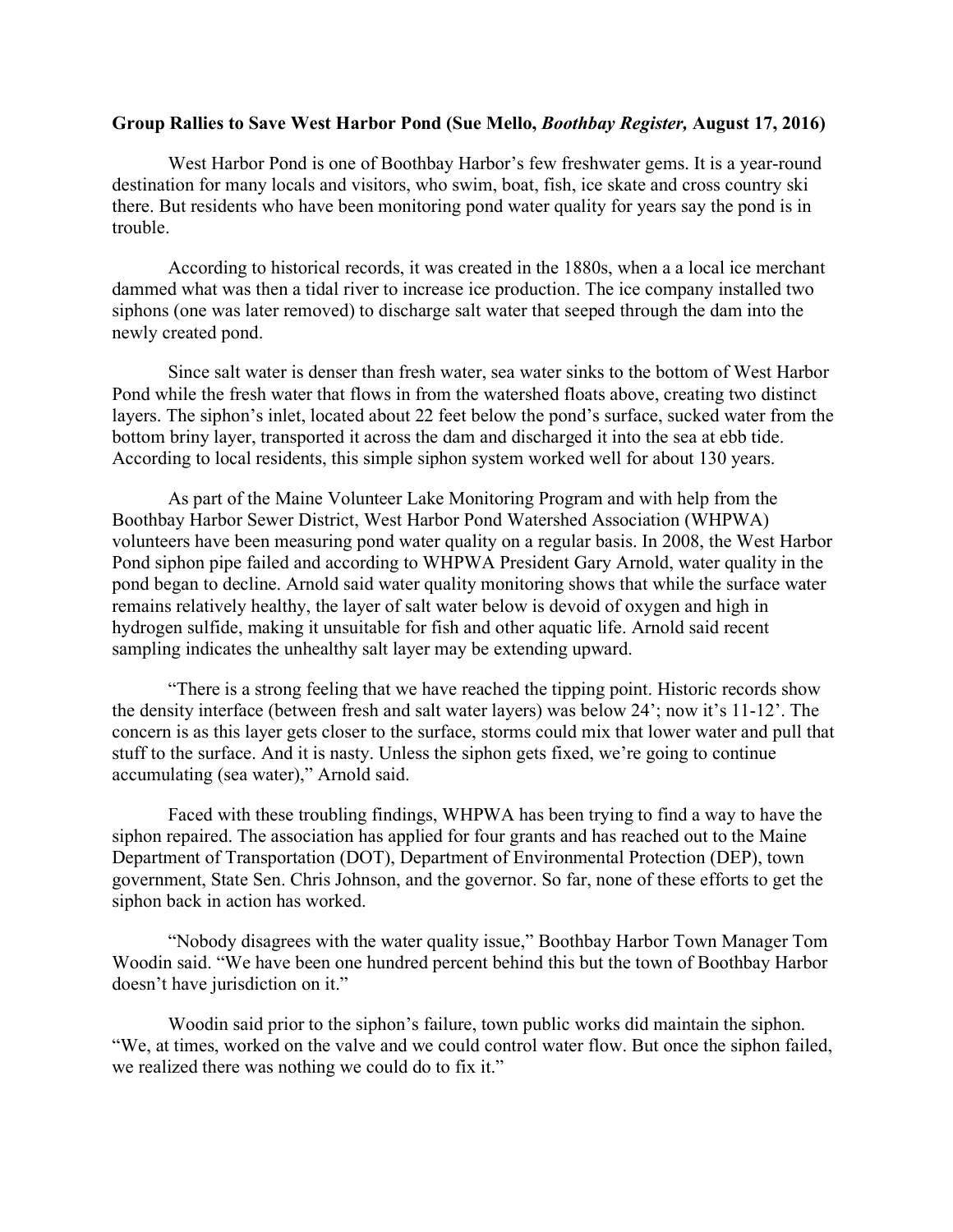Woodin said the town first became aware of the siphon problem when residents complained that the pond's high water level was flooding basements. He said the town worked to find a solution to the problem and eventually entered into a formal agreement with Maine DOT in 2011.

Under the agreement, the DOT removed a portion of the concrete dam at the box culvert/fish passage and replaced it with a wooden gate that the town can remove to release pond water. By removing the wooden gate, the town can keep water levels in West Harbor Pond from becoming "unacceptably high." Although the gate solved the flooding problem, the gate structure and the fishway release water from the surface fresh water layer — unlike the siphon that removed the lower salt layer.

DOT owns the road and causeway but also claims no responsibility for the siphon, and has made it clear that maintaining water quality in West Harbor Pond is not in its jurisdiction. In a response letter to WHPWA board member Margaret Connelly, DOT Region Engineer James Andrews writes, "Though we are sympathetic to your concerns, the Department may not use transportation funds on projects, such as a siphon, that are unrelated to our transportation mission."

Woodin said the town and DOT also concluded, as stated in their agreement, that siphon repair or replacement would be costly and might result in a catastrophic breach in the dam.

Arnold feels concerns of a breach may be overblown and that the existing siphon break is actually destabilizing the dam.

"Prock Marine (who provided an estimate for siphon repair in August 2015) certainly noted the weakening of the dam structure caused by the siphon leaking water down from the broken part of the horizontal pipe. They and Rideout Marine recognized the problem but noted it was easily dealt with by strengthening the dam on the seaward side on both sides of the siphon. Once this area is strengthened to assure a breach can't occur, then the project becomes one of excavating and replacing pipe," Arnold said.

Prock Marine's 2015 estimate proposed replacing the horizontal pipe under the roadway and connecting the new pipe to the vertical siphon pipes on either side of the dam. The preliminary cost estimate ranged from \$55,000 to \$75,000.

DOT Assistant Planning Director Scott Rollins said Tuesday that if the siphon were to be repaired, the DOT would need assurance that the causeway and roadway would not be adversely affected.

"Our concern is that the causeway is a crib work and cobble structure and if there were damage to that structure in a worse-case scenario we would lose the road. If they (WHPWA) move forward, we will want to be sure our asset is protected. We would require engineering plans and probably a bond as insurance against damage, " Rollins said. Permits from the Army Corps of Engineers and DEP will probably also be required, he said.

WHPWA members are focusing on two avenues right now, raising awareness about the water quality problem and seeking various avenues of funding for the siphon repair. To keep in